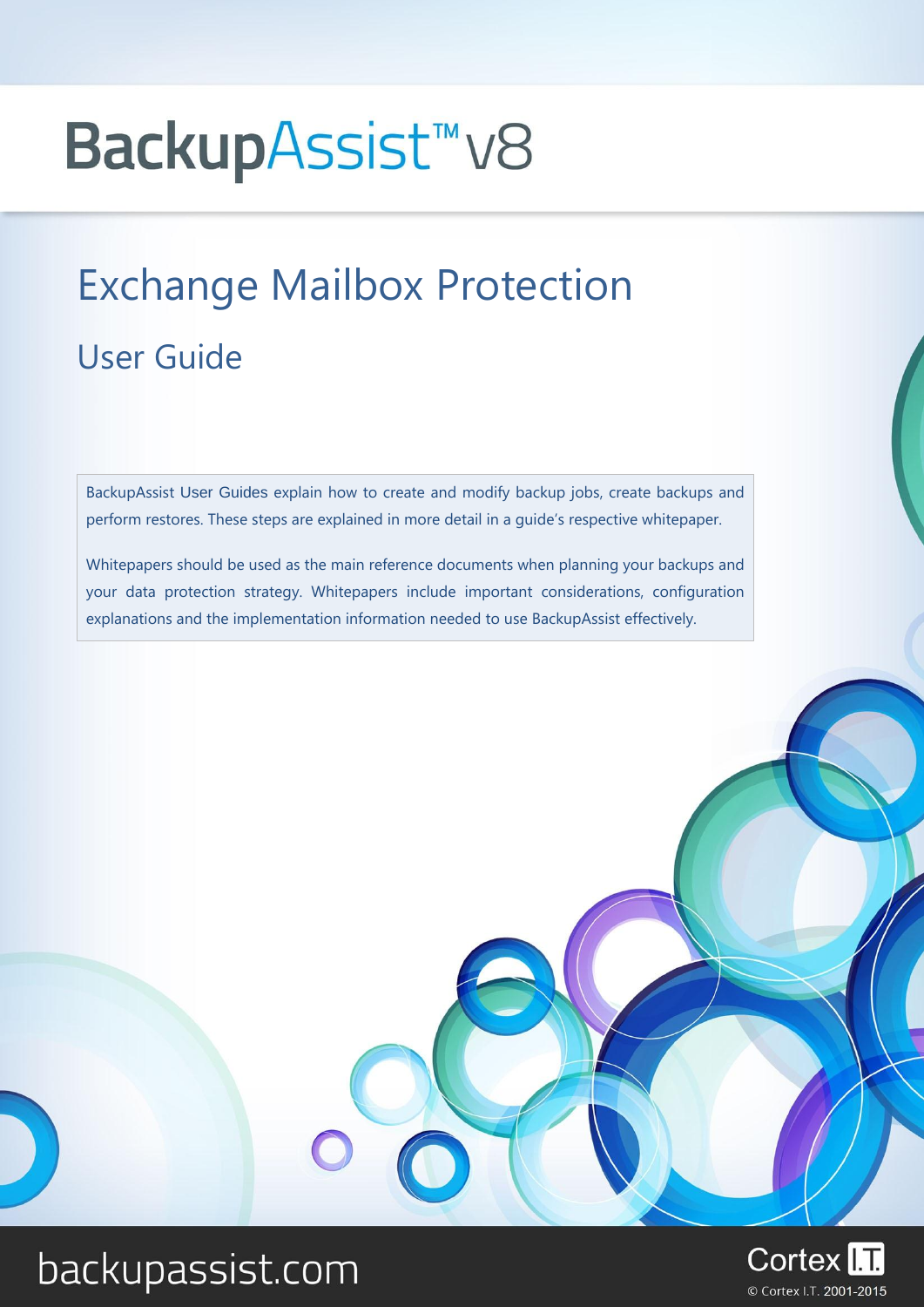### **Contents**

| 1. |  |
|----|--|
|    |  |
|    |  |
|    |  |
|    |  |
|    |  |
|    |  |
| 2. |  |
| 3. |  |
| 4. |  |
| 5. |  |
|    |  |
|    |  |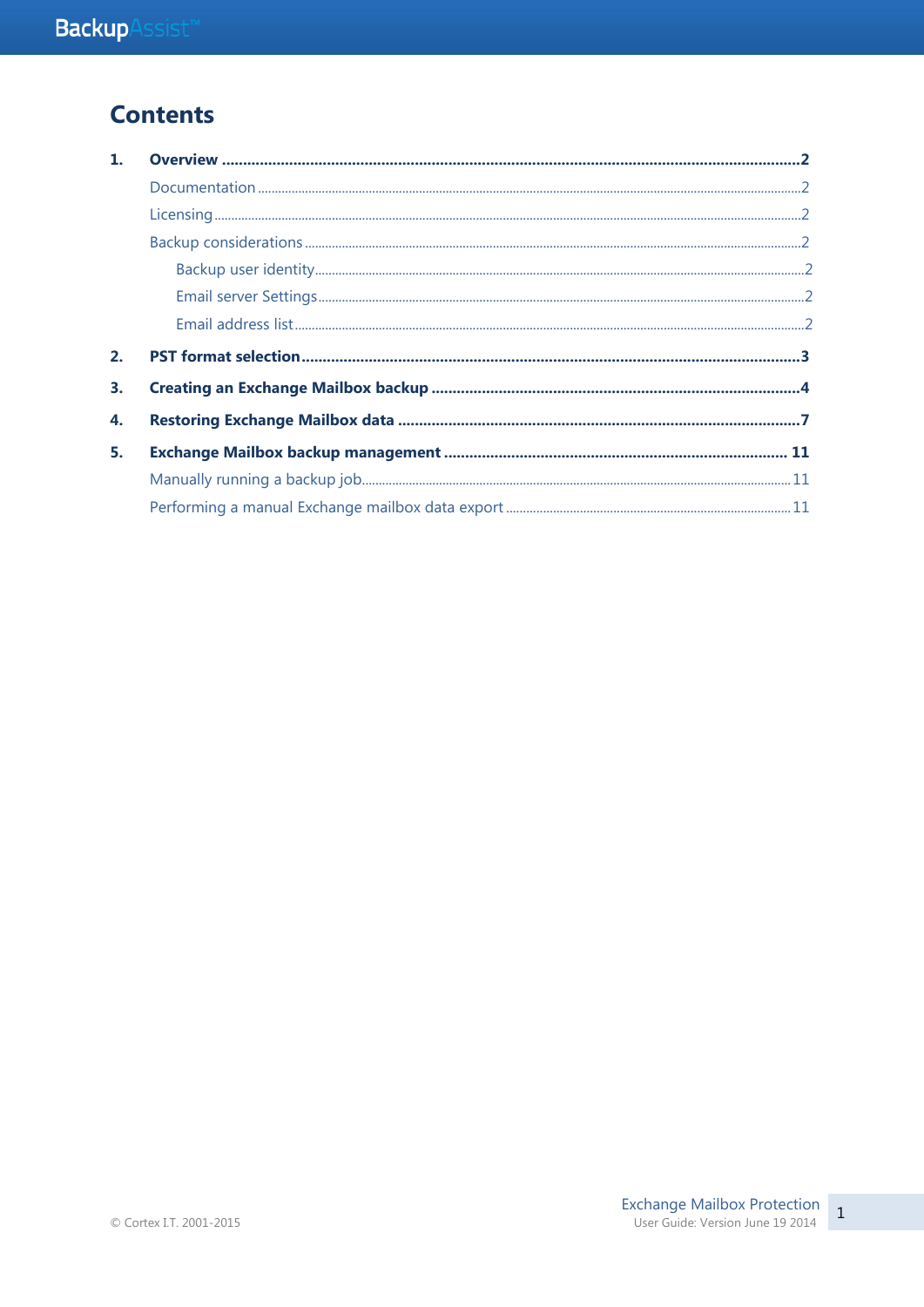## 1.Overview

The BackupAssist *Exchange Mailbox Add-on* is used to achieve brick-level backups of your Exchange Server. The add-on extracts Exchange mail data to separate PST files for each Exchange user's mailbox. These backups can be used to restore group emails, calendars, tasks, notes, contacts and mailboxes.

#### Documentation

**More information on Mailbox Protection can be found in the** [Mailbox Protection whitepaper.](http://www.backupassist.com/education/v8/whitepapers/exchange_mailbox_whitepaper.html)

All BackupAssist documentation can be accessed through the [Documentation webpage](http://www.backupassist.com/education/#backupassist_v8)

Recommended reading on Exchange Mailbox permissions: [Exchange Mailbox Backup User Identity.](http://www.backupassist.com/education/resources/exchange_mailbox_user_identity.html)

#### **Licensing**

Exchange Mailbox Protection (licensed as the Exchange Mailbox Add-on) is fully supported, but has been superseded by Exchange Granular Restore (licensed as the Exchange Granular Restore Add-on). This new solution uses System Protection, File Protection and File Archiving backups to restore mail items.

The Exchange Granular Restore Add-on automatically includes the Exchange Mailbox Add-on:

- Existing customers with an Exchange Mailbox Add-on licence automatically receive the Exchange Granular Restore Add-on licence.
- New customers can purchase the Exchange Granular Restore Add-on license.

The Exchange Granular Restore Add-on is the recommended tool for protecting mail items in Exchange 2013, 2010 and 2007. It uses standard backups and cannot be used with backups created by Exchange Mailbox Protection (Exchange Mail Add-on).

For instructions on how to activate / deactivate license keys, visit our [Licensing BackupAssist page.](http://www.backupassist.com/education/whitepapers/licensing_backupassist.html)

#### Backup considerations

#### **Backup user identity**

Backup jobs require an administrator account with read access to the data source, and full read-write access to the backup's destination. It is recommended that a dedicated backup account is created for this purpose. The account's details are entered using the *Backup user identity* option on the *Settings* tab, and your backup jobs will be launched using these credentials.

#### **Email server Settings**

An SMTP server must be configured if you want to have the email *Notifications* step enabled when you create a backup job. Use the *Mail Server* option on the *Settings* tab to enter the server's details.

#### **Email address list**

This menu item is used to define the email addresses of potential notification recipients. The list will be used to populate the recipient selection screen when configuring an email. Any email addresses entered during the creation of a new notification are automatically added to the *Email address list*.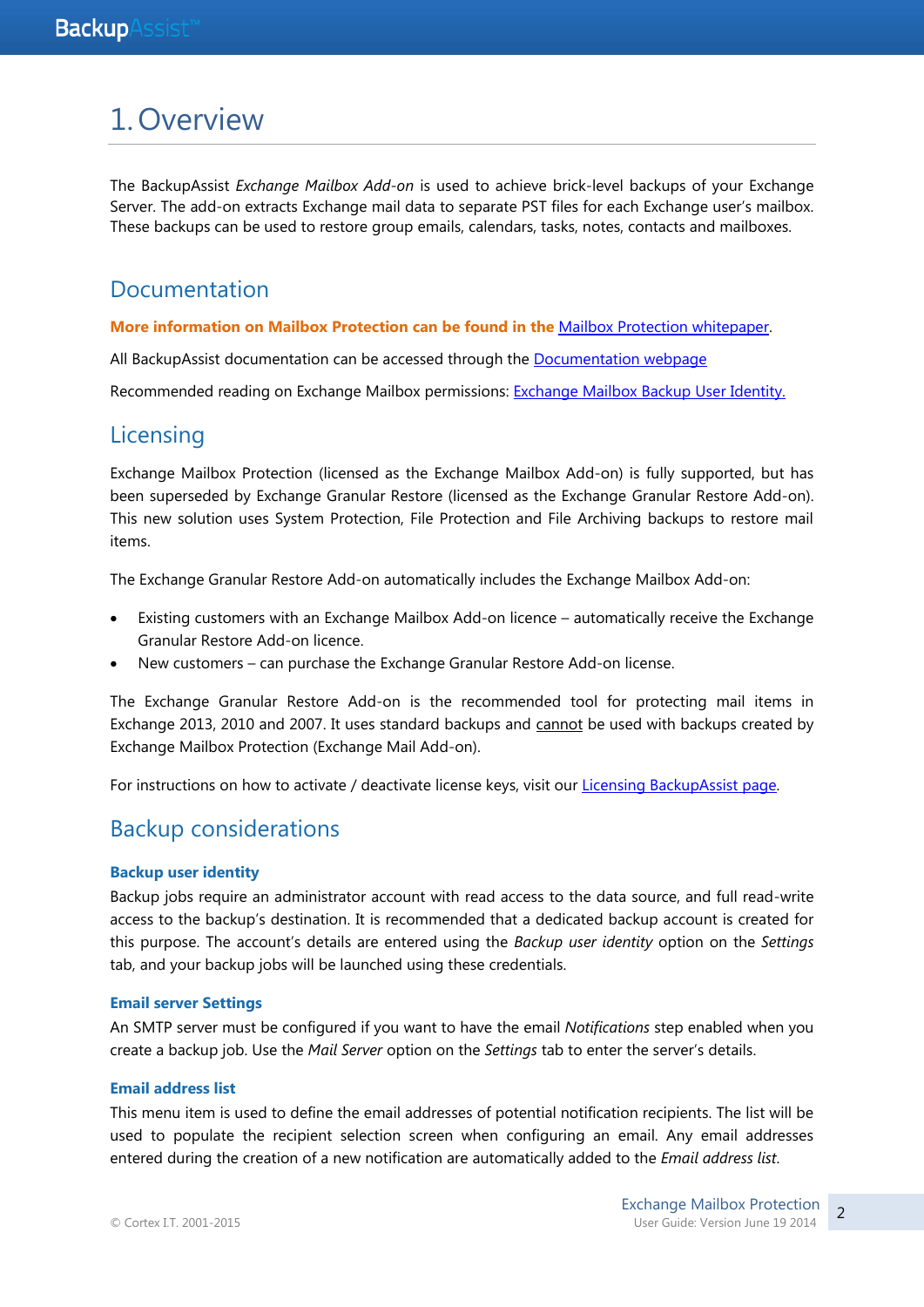# <span id="page-3-0"></span>2. PST format selection

During the creation of an Exchange mailbox backup, you will be asked to select a PST format. The selection depends on the type of machine Exchange is installed on.

This section provides guidance on the PST selection based on the machine used, and should be referred to in the **Set up Destination** step of mailbox backup job creation. The two options available for Server 2008 and later are:

#### **Unicode PST using Outlook (recommended)**

You should not install Microsoft Outlook if the Exchange MAPI client is already present on the machine; first remove the Exchange MAPI client and then install Outlook.

#### **ANSI PST using Exchange**

To use this option you must have the Exchange MAPI client installed on your machine. The MAPI client cannot be installed if Microsoft Outlook is already present on the machine. BackupAssist provides a facility to automatically install the Exchange MAPI client:

- a. Select ANSI PST using Exchange
- b. Click the blue Install help link.
- c. A new window will appear. Click the Install button to install the Exchange MAPI client.
- d. BackupAssist will download the Exchange MAPI client and install it on your machine.

| Set up destination | Grouping method:                                                |                                                                                   |              |
|--------------------|-----------------------------------------------------------------|-----------------------------------------------------------------------------------|--------------|
|                    | Separate pst file for each quarter - allows quarterly archiving |                                                                                   |              |
| Notifications      | Grouping allows you to manage your pst files                    |                                                                                   |              |
| Prepare media      | <b>PST Format:</b>                                              |                                                                                   |              |
| Name your backup   | ANSI PST using Exchange                                         | Microsoft recommended, 2GB limit, Supports<br>Public Folder backup                | Notavailable |
| Next steps         | ANSI PST using Exmerge                                          | Legacy, 2GB limit. No International character<br>support. No Public Folder backup | Notavailable |
|                    | O Unicode PST using Outlook                                     | No 2GB limit. International character support.<br>Supports Public Folder backup   | Installed    |



**Exchange Server MAPI client:** The Exchange Messaging API (MAPI) client provides a COM-like API that BackupAssist uses to access the contents of messaging stores on an Exchange Server. BackupAssist provides a built-in facility to automatically install the MAPI client, but this can also be downloaded and installed manually from [Microsoft.](http://www.microsoft.com/downloads/details.aspx?FamilyID=E17E7F31-079A-43A9-BFF2-0A110307611E&displaylang=en) The Exchange MAPI client can be installed on nearly all Windows operating systems, but cannot be installed if Microsoft Outlook is already present on your server.

If you are running a Windows Server 2008 / SBS 2008 or later operating system, you must either install the Exchange MAPI to backup to PST in ANSI format, or install Microsoft Outlook to backup to PST in Unicode format. The latest version of Exchange 2007 MAPI can be obtained using the "Upgrade" feature in the BackupAssist Console.

**Microsoft Outlook:** Microsoft Outlook (any modern 32bit version of Outlook – 2007 or 2010 [ 64bit versions not supported]), must be installed on the machine running BackupAssist if you want to create PST mailbox backups in Unicode format.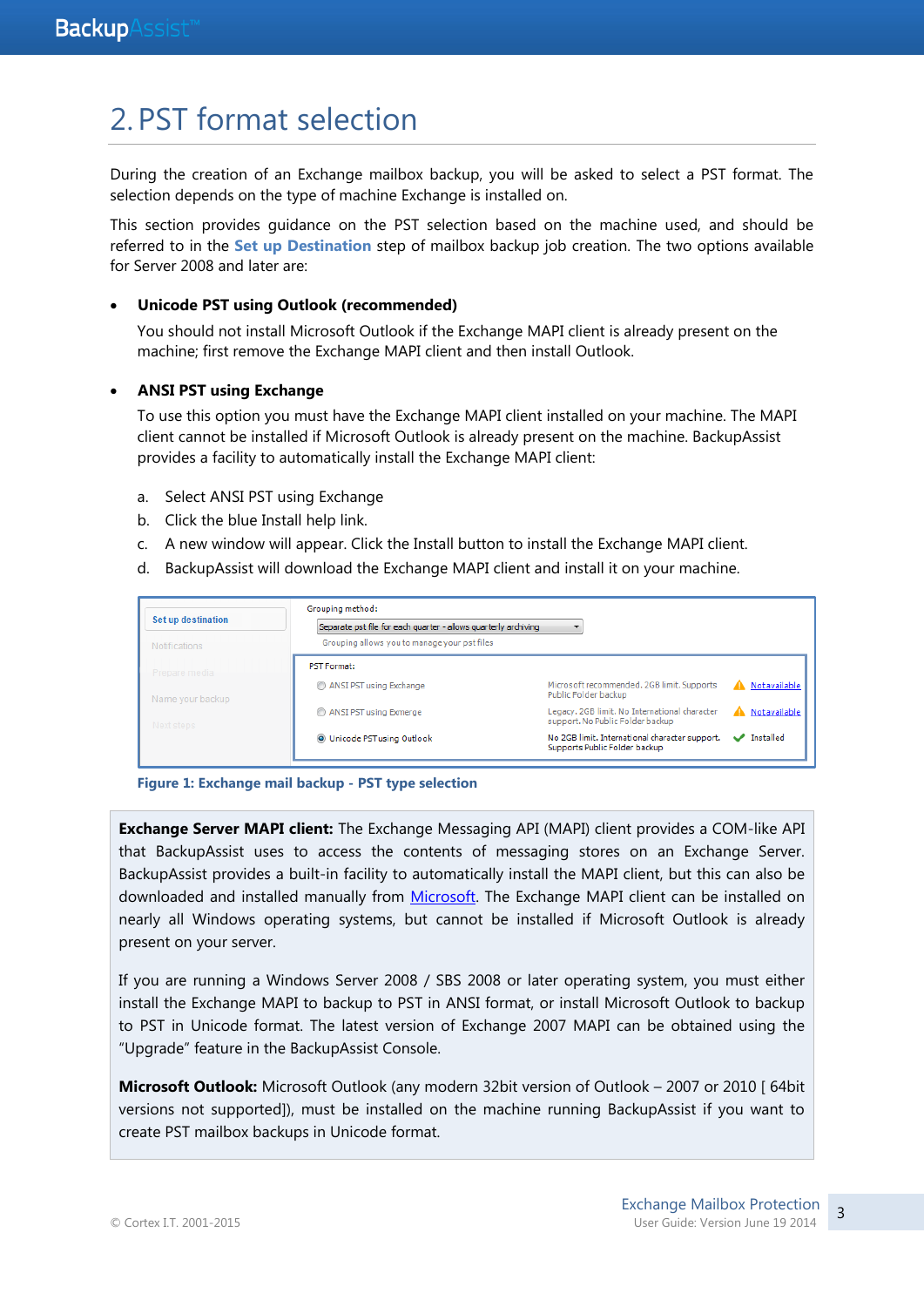# 3.Creating an Exchange Mailbox backup



The following instructions describe how to create an Exchange mailbox backup job using Exchange Mailbox Protection.

[Exchange Granular Restore](http://rick.backupassist.com/education/whitepapers/exchange_server_whitepaper.html) is the recommended tool for protecting mailboxes and mail items in Exchange 2013, 2010 and 2007. This *restore-based* solution supersedes the *backup-based* **Exchange Mailbox Protection** solution - but both are supported.

Launch BackupAssist and follow the steps outlined below:

- 1. Select the **Backup** tab, and click **Create a new backup Job**
- 2. Select **Exchange Mailbox Protection**

If this is the first time you have created a backup job, you will be asked to provide a *Backup user identity* if one has not been defined. See the [BackupAssist settings,](http://rick.backupassist.com/education/v8/whitepapers/backupassist_settings.html) whitepaper for quidance.

- 3. **Selections:** Add the Exchange Server to BackupAssist and select the mailboxes as explained below.
	- a. **Specify the backup user identity:** The *link above - Add Exchange Server*, will display the user identity that will authenticate with the Exchange Server. We recommend that you make sure that you are using a *dedicated* identity that has permission to access your Exchange Server.
	- b. **Add Exchange Server:** If you are on a server running Exchange, the local Exchange Server will appear for selection. To add an Exchange Server that is not on your local machine, use the search field to type in the name of the Exchange Server you want to connect to. Any servers that your Backup user identity has access to administer, and are on your domain, will appear in a popup window. Put a tick on the Exchange Server/s required and select **Add**



**Figure 2: Exchange Mailbox Protection – server selections screen.**

4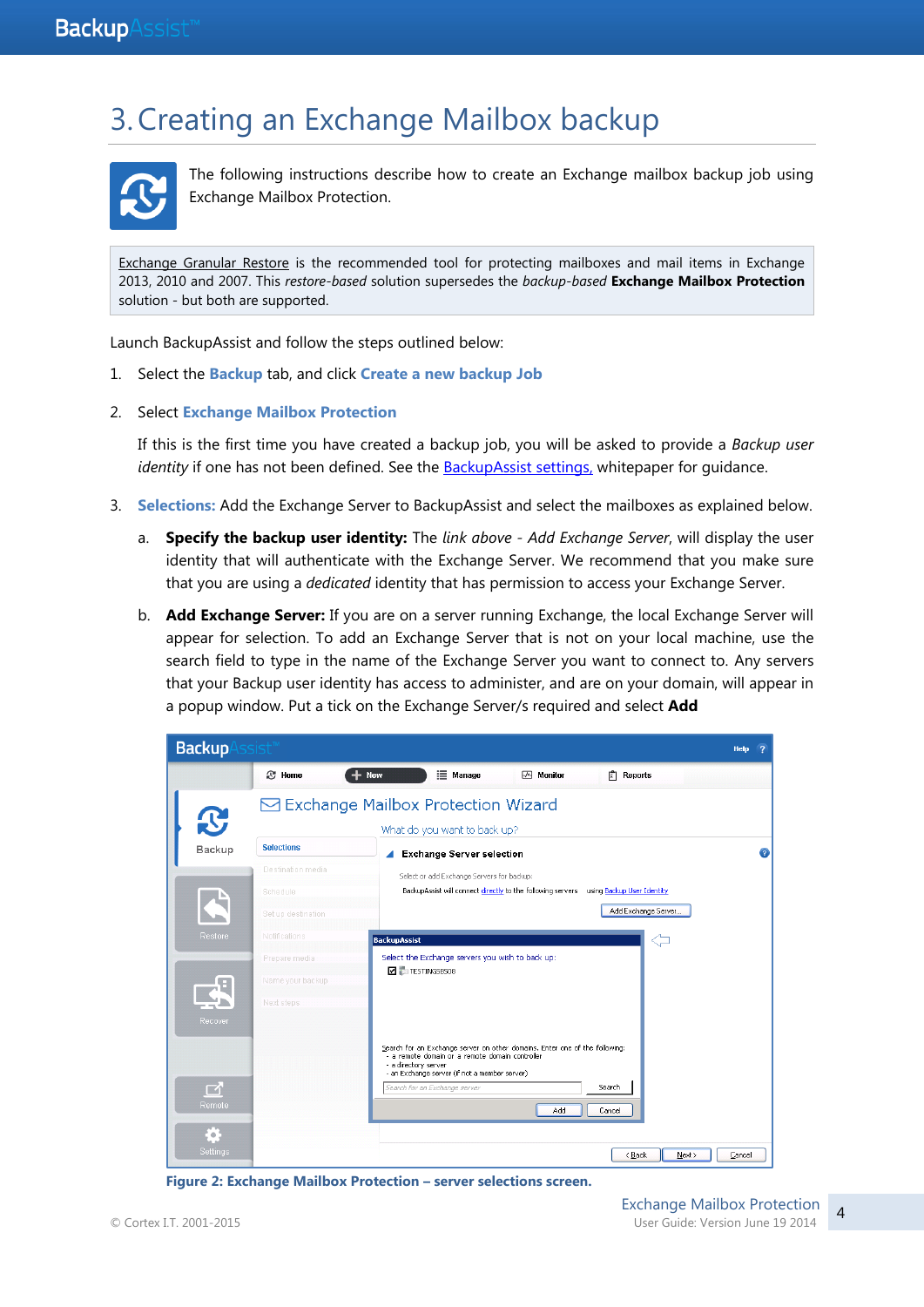#### c. **Add Client Access (CAS) Server**

The Client Access Server must be added separately when the CAS role is on a separate machine to the mailboxes.

- If you want to add a CAS Server, select the link connect *directly*
- Change the method of connection from *Connect directly* to *Use Client Access Server*
- Enter the name or IP address of the server running the CAS role, and click *OK.*
- Click *Add Exchange Server* and select the Exchange Servers to back up.

Once you have added the Exchange Server/s they will appear on the selections screen.

| <b>Backup</b>   | $\mathsf{s}\mathsf{s}\mathsf{i}\mathsf{s}\mathsf{t}^{\mathsf{m}}$ |                                              |                                                                |                   |                                                                                        |                                 |                      | 2<br><b>Help</b> |
|-----------------|-------------------------------------------------------------------|----------------------------------------------|----------------------------------------------------------------|-------------------|----------------------------------------------------------------------------------------|---------------------------------|----------------------|------------------|
|                 | <b>© Home</b>                                                     | $+$ New                                      | <b>E</b> Manage                                                | $\boxdot$ Monitor | <b>Reports</b><br>圕                                                                    |                                 |                      |                  |
|                 |                                                                   | $\boxdot$ Exchange Mailbox Protection Wizard |                                                                |                   |                                                                                        |                                 |                      |                  |
|                 |                                                                   |                                              | What do you want to back up?                                   |                   |                                                                                        |                                 |                      |                  |
| Backup          | <b>Selections</b>                                                 |                                              | <b>Exchange Server selection</b>                               |                   |                                                                                        |                                 |                      | 6                |
|                 | Destination media                                                 |                                              | Select or add Exchange Servers for backup:                     |                   |                                                                                        |                                 |                      |                  |
|                 | Schedule                                                          |                                              |                                                                |                   | BackupAssist will connect directly to the following servers using Backup User Identity |                                 |                      |                  |
|                 | Set up destination                                                |                                              | <b>TESTINGSBS08</b>                                            | vaccessible       |                                                                                        |                                 | $\mathbf{z}$         |                  |
| Restore         | Notifications                                                     |                                              | $\triangledown$ Back up individual mailboxes                   |                   |                                                                                        |                                 |                      |                  |
|                 | Prepare media                                                     |                                              | Only the mailboxes below are being backed up<br>admin<br>blue: |                   |                                                                                        |                                 |                      |                  |
|                 | Name your backup                                                  |                                              |                                                                |                   | <b>BackupAssist</b>                                                                    |                                 |                      |                  |
|                 | Next steps                                                        |                                              |                                                                |                   | <b>Mailbox selection</b>                                                               |                                 | <b>Backup</b> Assist |                  |
| Recover         |                                                                   |                                              | Select mailboxes to back up                                    |                   | Select the mailboxes you wish to<br>back up                                            |                                 |                      |                  |
|                 |                                                                   |                                              | Back up public folders                                         |                   | $\Box$ Select all mailboxes<br>(new mailboxes will also be included)                   |                                 |                      |                  |
|                 |                                                                   |                                              |                                                                |                   | Display Name                                                                           | Mailbox Name                    |                      | $\blacktriangle$ |
|                 |                                                                   |                                              |                                                                |                   | <b>Standard mailboxes</b>                                                              |                                 |                      |                  |
| $\Box$          |                                                                   |                                              |                                                                |                   | $\triangleright$ admin<br>$\Box$ Administrator                                         | admin<br>Administrator          |                      |                  |
| <b>Remote</b>   |                                                                   |                                              |                                                                |                   | $\Box$ backupassist                                                                    | backupassist                    |                      |                  |
|                 |                                                                   |                                              |                                                                |                   | <b>⊽</b> blue                                                                          | blue                            |                      | ≛                |
| o.              |                                                                   |                                              |                                                                |                   | $\nabla$ Include hidden users                                                          | $\nabla$ Include disabled users |                      |                  |
| <b>Settings</b> |                                                                   |                                              |                                                                |                   |                                                                                        | 0K                              |                      | Cancel           |

**Figure 3: Exchange Mailbox Protection – Server and mailbox selections screen.**

- d. Check the **Backup individual mailboxes** checkbox for each server that you want to backup. A field will appear under each server, which you can add selected mailboxes to.
- e. Click **Select mailboxes to back up,** and a mailbox selection pop-up window will appear, containing all the mailboxes on that server.
- f. Tick the mailboxes you want to back up, and click Ok.
	- The mailboxes will appear in the selection field under the server.
	- BackupAssist will back up all PST files associated with that mailbox.
- g. Check the **Backup public folders** checkbox to back up your Exchange Serves Public Folders.
- h. Review your selection and click **Next.**
- 4. **Destination media:** This step is skipped because Exchange only supports local directories.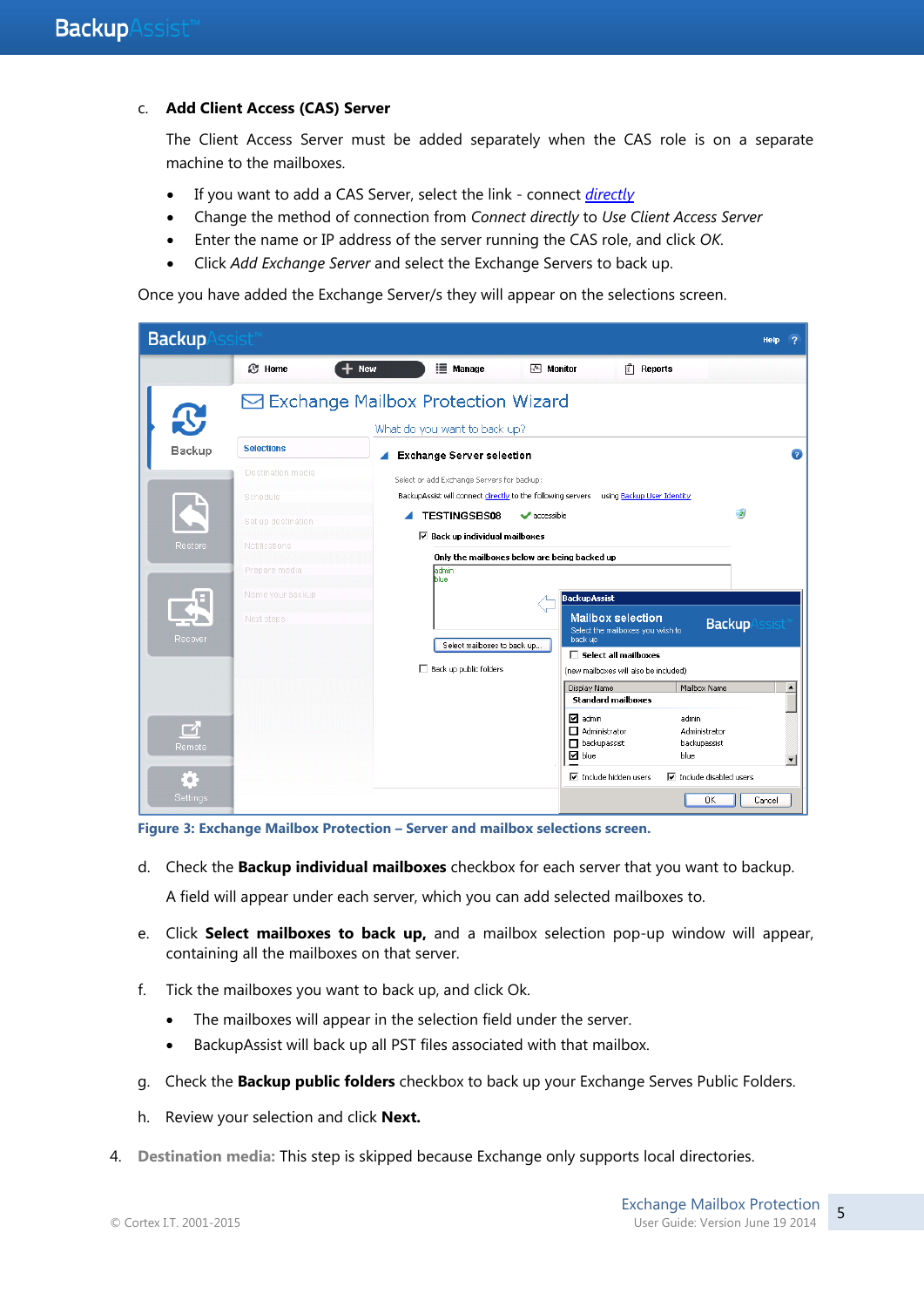5. **Schedule**. This screen is used to select when and how you would like the backup job to run, and how long you would like the backup to be retained for. The schedule *Daily* is the only scheme available and is selected by default. Exchange Mailbox Protection schedule is modified by the *Grouping* method selected in the destination screen.

#### Click **Next**.

- 6. **Setup destination:** This screen is used to configure the location of the local or network share to be used as the backup destination. It is also used to configure how the mailboxes will be backed up to that location.
	- a. **Directory path**: Enter the backup's directory path.
	- b. **Grouping method**: Choose a grouping method from the drop-down menu. Grouping methods determine how mailbox backups are stored and provide options to back up mailboxes in groups according to different time periods. A monthly grouping method is ideal for organizations with a high volume of mail as it is easier to locate email for specific dates.
	- c. **PST Format:** Selecting an appropriate PST format is important, as a PST file in one format cannot be converted to the other. Review the PST [Format Selection](#page-3-0) section for advice.
	- d. **Set mailbox rights**. Choose whether BackupAssist should attempt to automatically set mailbox rights on your Exchange Server using the available checkboxes. This option should only be enabled when advised by the BackupAssist Technical Support team.
	- e. Once the set destination configurations are finished, click **Next**.
- 7. **Notifications:** Once a backup job has completed, BackupAssist can send an email to inform selected recipients of the result. This email notification can be enabled during the creation of a backup job, if the mail server has been configured. To enable email notifications:

To send email notifications, you will need to configure an SMTP mail server for BackupAssist. See the Backup tab user quide for more information.

- a. Select, **Add an email report notification.**
- b. Enter recipients into the **Send reports to this email address** field.
- c. Enter recipients into the **Also send reports to this email address** field. You can then select the condition under which the email should be sent, using the drop-down box.

After the backup job has been created, you can modify the notifications by adding and removing recipients, setting additional notification conditions and including print and file notification types.

8. **Name your backup:** Provide a name for your backup job, and click **Finish**.

#### **Your Exchange Mailbox Protection backup job has now been created.**

**Important:** The first mailbox backup will be of the full contents of all selected mailboxes. For that reason, after creating your backup job, we recommend that you perform a manual export of the selected mailboxes. See the section, [Exchange Mailbox backup management](#page-11-0) for more information.

**Important:** Once a **backup job** has been created, it should be reviewed and run using the *Manage* menu. See the section, [Exchange Mailbox backup management](#page-11-0) for more information.

**Important**: A manual restore is the only way to fully test a backup, and regular manual restores should be part of your backup solution.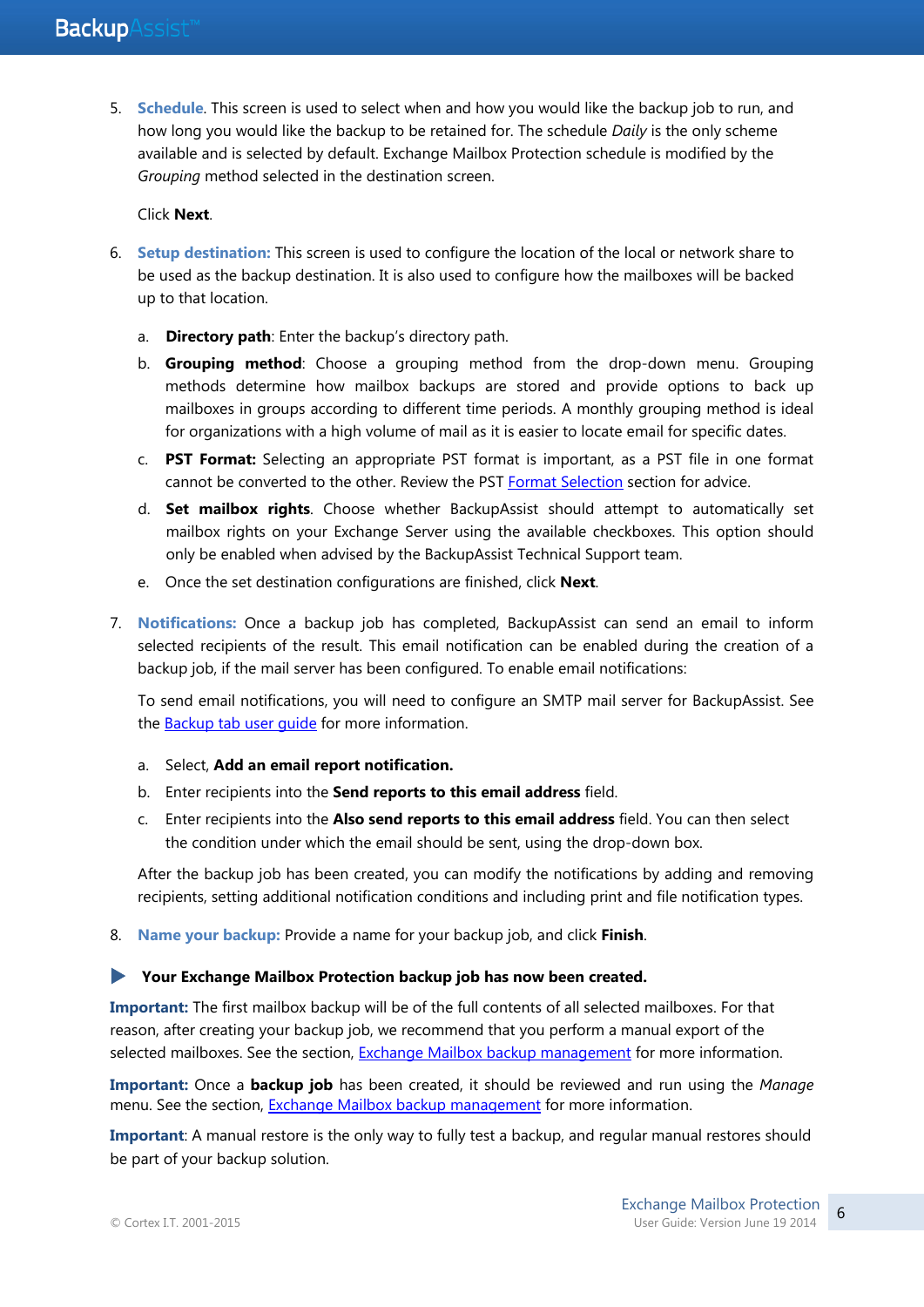# 4.Restoring Exchange Mailbox data



This section provides instructions on how to restore Microsoft Exchange mailboxes using backups created with the Exchange Mailbox Add-on.

If you want to restore mail items using a System Protection, File Protection or File Archiving backup of an Exchange Server, please refer to the [Exchange Granular Restore](http://www.backupassist.com/education/whitepapers/exchange_server_whitepaper.html) quickstart guide.

To restore Exchange mailboxes and public folders from an Exchange Mailbox Protection backup:

#### 1. Start **BackupAssist**

#### 2. Select the **Restore tab**

The *Restore tab* has a *Home page* and a *Tools menu*. The *Home page* is the default screen and the recommended starting point for performing a restore. The *Tools menu* should only be used by experienced administrators or users being assisted by technical support.

#### 3. From the **Home page**, select **Exchange.**

| <b>Backup</b>         | $\mathsf{s}\mathsf{s}\mathsf{s}\mathsf{t}^*$                                        | Help                                             | $\overline{\mathbf{z}}$ |
|-----------------------|-------------------------------------------------------------------------------------|--------------------------------------------------|-------------------------|
|                       | $\mathbb{X}$ Tools<br><b>R</b> Home                                                 |                                                  |                         |
| $\mathbf{C}$          | <b>Restore</b> data files and applications<br>Select what you would like to restore |                                                  |                         |
| Backup                | <b>Files &amp; Folders</b>                                                          |                                                  |                         |
| <b>Restore</b>        | Hyper-V                                                                             | Exchange                                         |                         |
| Recover               | IОС<br>SQL                                                                          | Applications                                     |                         |
| $\Box$<br>Remote      | Volumes                                                                             | Windows SystemState /<br><b>Active Directory</b> |                         |
| ♦,<br><b>Settings</b> | <b>1</b> Learn more about Restore >                                                 |                                                  |                         |

**Figure 4: Restore tab - Home page**

This will open the *Restore > Exchange* screen and display the restore types to choose from.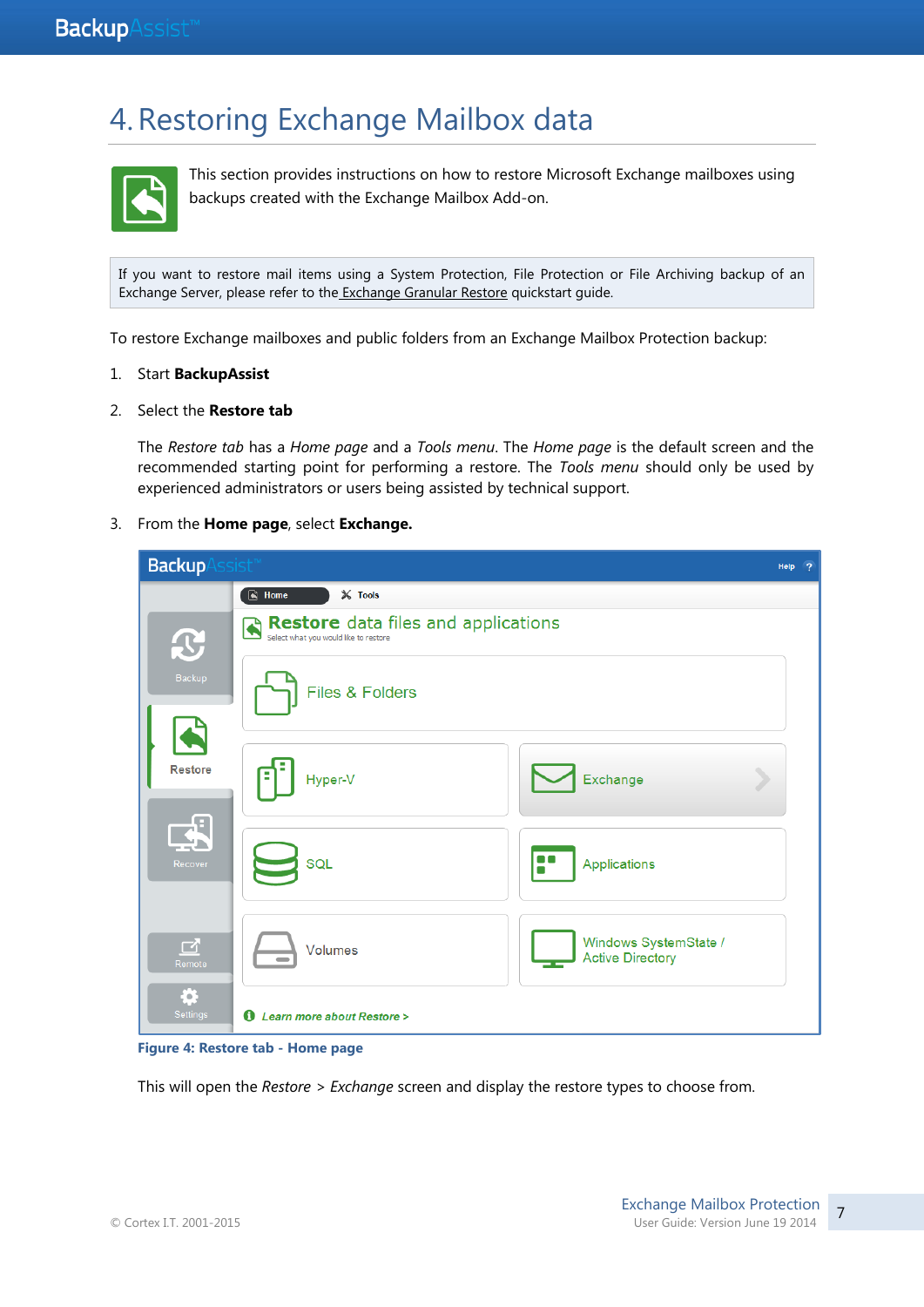4. From the **Restore > Exchange** screen, select **Mailbox Protection Restore (.pst)**



**Figure 5: Exchange restore selection screen**

The next screen will display all mailbox backups, created using the Exchange mailbox Add-on.

#### 5. **Select** the **Backup** to restore from

The backups can be filtered using the following time period tabs:

- *Last 7 days* tab, displays backups created in the last 7 days.
- *Last 30 days* tab, displays backups created in the last 30 days.
- *All* tab, displays all Exchange Server backups catalogued by BackupAssist.
- *Custom* tab, displays backups made between the dates specified in *show backups between.*

Click on the backup you want to restore from. The *Restore Console* will open and load that backup.

| $s$ ist $m$<br><b>Backup</b><br>$\overline{\phantom{a}}$<br>Help |                                            |                                        |                          |                 |                                                                       |  |
|------------------------------------------------------------------|--------------------------------------------|----------------------------------------|--------------------------|-----------------|-----------------------------------------------------------------------|--|
|                                                                  | $\mathbb{X}$ Tools<br>R<br>Home            |                                        |                          |                 |                                                                       |  |
| <b>R</b>                                                         | Exchange Mailbox Protection Restore (.pst) |                                        |                          |                 |                                                                       |  |
| Backup                                                           | <b>Mailboxes on SBS11</b>                  | 4 backup(s)                            |                          |                 |                                                                       |  |
|                                                                  | Last 7 days   Last 30 days   All           | Custom                                 |                          | $\mathcal{C}_1$ | Restore Console                                                       |  |
|                                                                  | Show backups between<br>1/21/2012          | and 3/15/2012<br>▾                     | $\overline{\phantom{a}}$ |                 |                                                                       |  |
|                                                                  | <b>Job</b>                                 | Date/Time                              | Media                    |                 |                                                                       |  |
|                                                                  | Job MAPI<br><b>S</b> Case 10372            | 1/21/2012 5:00 PM<br>1/24/2012 5:01 PM | 日日                       |                 | CortexIT.BA.BackupDestinations.Fixed.Exmerge.ExchangeMailboxDirectory |  |
| Restore                                                          | C Case 10372                               | 1/24/2012 5:01 PM                      | @ E:\                    |                 |                                                                       |  |
|                                                                  | $\boxdot$ Exchange(1)                      | 3/15/2012 12:13 AM                     |                          |                 | CortexIT.BA.BackupDestinations.Fixed.Exmerge.ExchangeMailboxDirectory |  |
| Recover                                                          |                                            |                                        |                          |                 |                                                                       |  |

**Figure 6: Restore Home page – Exchange Server Restore screen**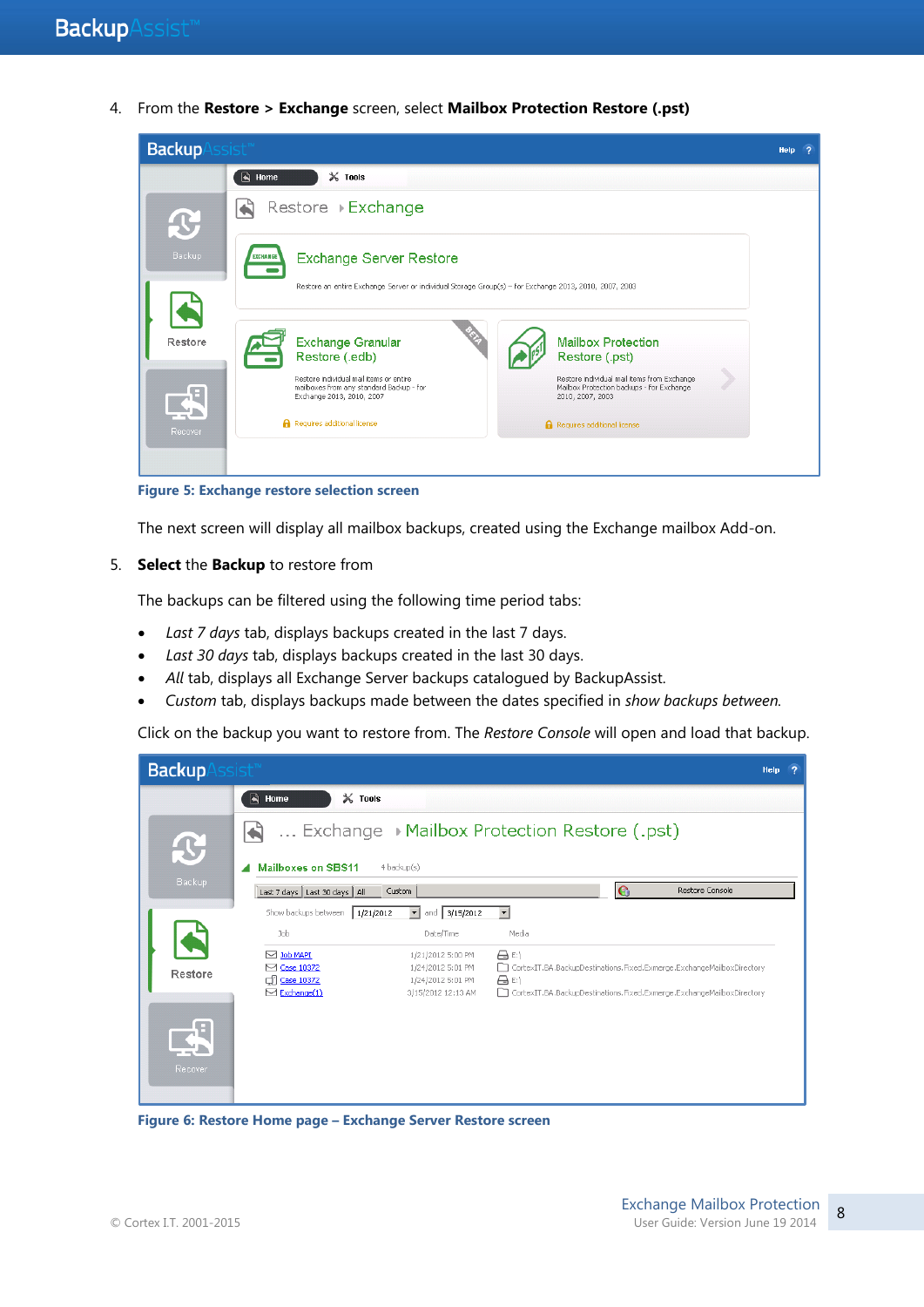#### 4. **Restore Console – backup and mailbox selection**

The *Restore Console* provides two tools to help you locate the mail items that you want to restore:

 The **Browse** tab. This tab is used to browse the contents of the backup. You can also select a different backup using the *Select a backup to browse* drop down box. The backups available will be the ones that were displayed on the *Exchange Server Restore* screen.

The *Browse* tab is ideal if you know the backup and date that you want to restore from, or if you want to restore an entire backup set.

- a. Use the **Select a backup to browse**, box to choose the backup to restore from.
- b. Use the calendar to select the date you want to restore from.
- c. Using the middle pane, to select the server/s tick box and click on the server name.
- d. The mailboxes will appear in the right pane. Select the mail items to restore
- e. Use the **Restore mail dated** fields to select the date range to restore from. BackupAssist will restore all backed up mail in that range, from all PST files associated to that mailbox.
- f. Click **Restore to** at the bottom right of the window.
- The **Search** tab. Select this tab to search all of the loaded backups for the data you want to restore. You can display data filtered by name, date, size and type, for all backups. The results can be compared (e.g. the dates of two mail items) to identify the correct data selection.
	- a. Enter your search term (The search accepts wild card searches, such as *\*.log* or *\*.doc*).
	- b. Select a filter/s if required.
	- c. Click the *Search* button.
	- d. Select the data to restore.
	- e. Click **Restore to** at the bottom right of the window.

| BackupAssist Restore Console                                                                                                    |                                                                                        |                                                                                  | <b>Backup</b>                              |                                   |
|---------------------------------------------------------------------------------------------------------------------------------|----------------------------------------------------------------------------------------|----------------------------------------------------------------------------------|--------------------------------------------|-----------------------------------|
| Clear 4 backups 4 backups loaded X Clear                                                                                        |                                                                                        |                                                                                  | $\left \frac{1}{x}\right $ Restore Reports | <sup>O</sup> Help                 |
| <b>D</b> Browse $\sqrt{Q}$ File search                                                                                          |                                                                                        |                                                                                  |                                            |                                   |
| Select a backup to browse:<br>$\overline{\phantom{a}}$<br>Exchange(1)                                                           | Contents of Exchange(1) - 3/15/2012 12:13:14 AM<br>$\blacksquare$ $\blacksquare$ SBS11 | Folder details<br>Restore mail dated:<br>between $\nabla$<br>1/1/2012<br>$\vert$ | and $3/11/2012$<br>$\vert \cdot \vert$     |                                   |
| $\overline{\mathbb{R}}$<br>国<br><b>March, 2012</b><br>Sun Mon Tue Wed Thu Fri Sat                                               |                                                                                        | ${\rm ID}$<br>Name<br>admin<br>admin<br>Mмяужеисползуется user7b372e97           | Start date<br>1/1/2012<br>1/1/2012         | End date<br>3/11/201<br>2/18/201: |
| 15                                                                                                                              |                                                                                        |                                                                                  |                                            |                                   |
|                                                                                                                                 |                                                                                        |                                                                                  |                                            |                                   |
|                                                                                                                                 |                                                                                        |                                                                                  |                                            |                                   |
| Backup details<br>Exchange(1)<br>Job:<br>3/15/2012 12:13 AM<br>Date:<br>Media: Manual backup<br>Original location:<br>mailbox 9 |                                                                                        | $\vert \cdot \vert$                                                              |                                            |                                   |
| List backed up files                                                                                                            |                                                                                        |                                                                                  | $\triangleright$                           | Restore to                        |

**Figure 7: Restore console – server and mailbox selection**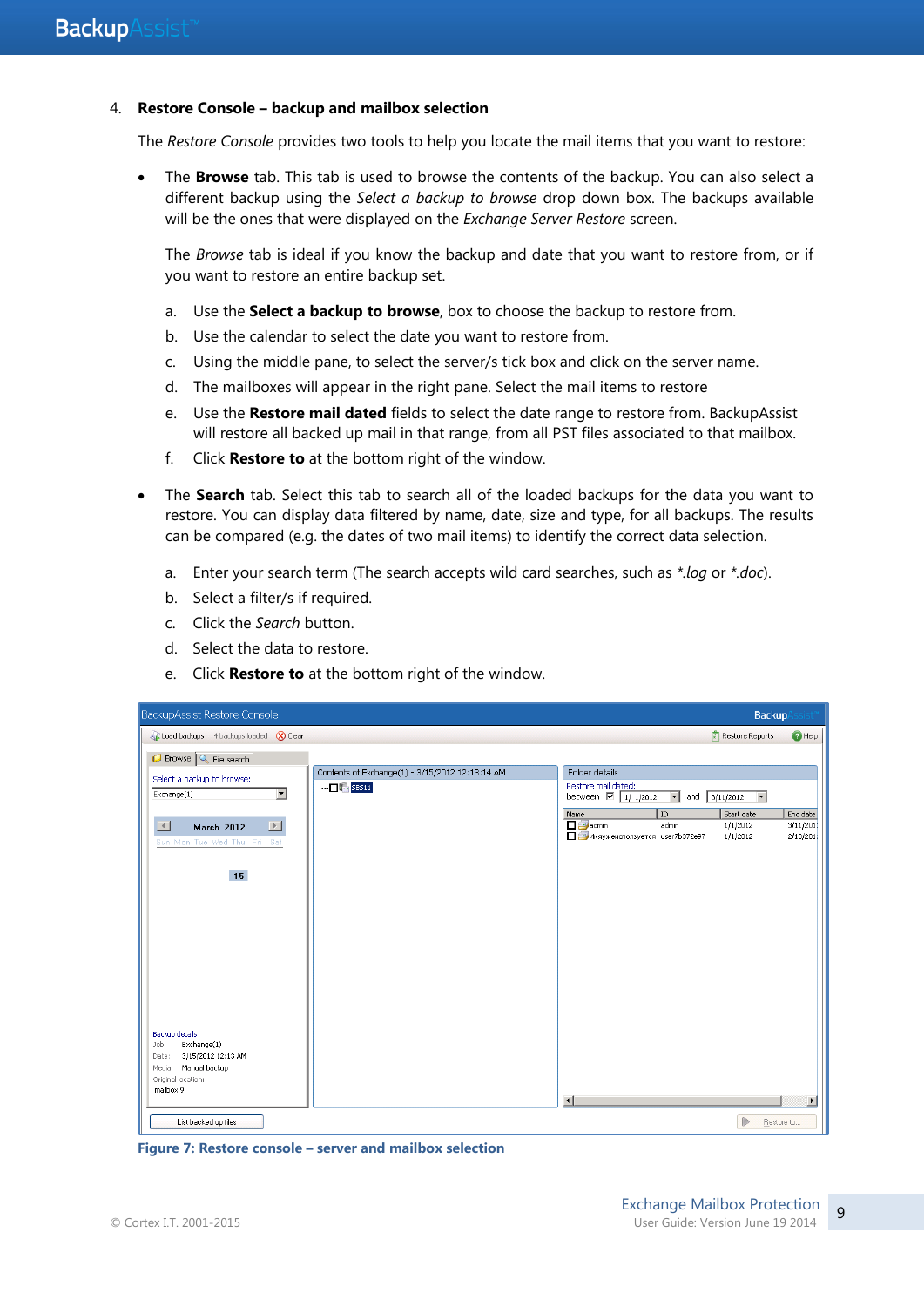#### 5. **Restore Console – restore destination selection**

When you select *Restore to,* a window will open showing the *Restore to* destination and the *Restore options* fields.

a. Review **Restore to** and make your selection.

| <b>Backup</b><br>store the following files and applications         |                                                                                   | <b>Backup</b>                         |
|---------------------------------------------------------------------|-----------------------------------------------------------------------------------|---------------------------------------|
| From backup location<br>blue (blue) on TESTINGSBS08 - 2 pst file(s) | Restore to<br>blue (blue) on TESTINGSBS08                                         | Progress                              |
| Create a log file listing all processed files                       | Restore to: Original location:<br>Oueue all backup jobs when a restore is running | Restore options:<br>Configure restore |
|                                                                     |                                                                                   | Restore<br>Cancel                     |



- **Original location**: The mailboxes selected for restore will be copied directly back into the Exchange Server that they were originally exported from.
- **Alternate server**: The mailboxes selected for restore will be copied to an alternate Exchange Server of your choosing. Click the Select button to choose an alternate server to restore to. If no Exchange Servers are detected, click the Select button to search for one.
- **Alternate path**: All mailboxes will be restored as separate PST files to a single folder of your choosing. You can have all your mailbox PST backups. You can then open up any of the PST files extracted with Outlook and drag-and-drop the required mail items back to the user's live mailbox. This option is useful if your PST backups are distributed across multiple folders (e.g. you used a grouping period or modified your mailbox backup directory between backup runs).
- b. Review **Restore options** and make your selection.

If you choose to restore your mailboxes to either their original location or an alternate server, you can click the **Configure restore** button to change how mailboxes are restored. Here you can individually specify which mailbox each PST mailbox backup should overwrite in your Exchange Server. This is useful if an Exchange Server mailbox has been renamed since being backed up, or if you want to overwrite one mailbox with another.

- c. Selecting *Create a log file listing all processed files*, will create a file that lists the success or failure of each file. The log is opened by selecting the log file's link in the backup report.
- d. *Queue all backup jobs when a restore is running*, is selected by default.
- e. Click the **Restore** button to restore your data. The restore will run from the destination window and a **Report** link will appear once the restore has finished.
- f. Select **Done**.

**Your Exchange mailbox restore has now been completed.**

You can also manually restore PST files and Public Folders using Outlook. For more information, refer to the *Restoring Exchange Mailbox Data*, section of the [Exchange Mailbox Protection webpage.](http://www.backupassist.com/education/v8/whitepapers/exchange_mailbox_whitepaper.html)